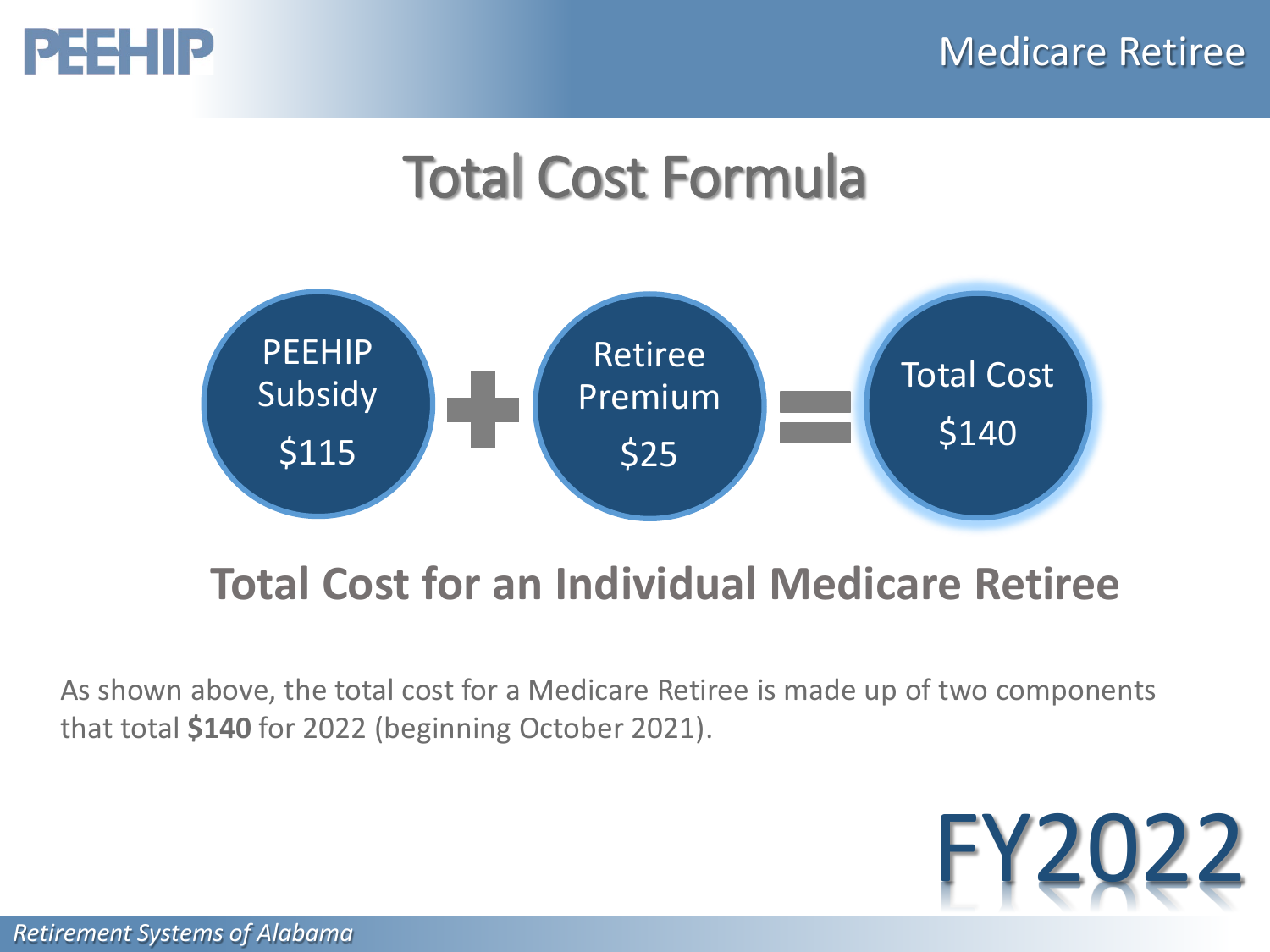

# Sliding Scale Adjustment Example – FY2022

The sliding scale discounts the retiree premium 2% per year that a retiree worked in excess of 25 years.

- For example, a retiree who has 33 years of service (8 more than 25) would have a 16% discount off their premium (2% x 8 years = 16% discount).
- This means PEEHIP pays 16% more for the retiree's coverage.
- The percent discount is a percent of the PEEHIP subsidy, so in this example,  $16\% \times $115 = $18.40$ .

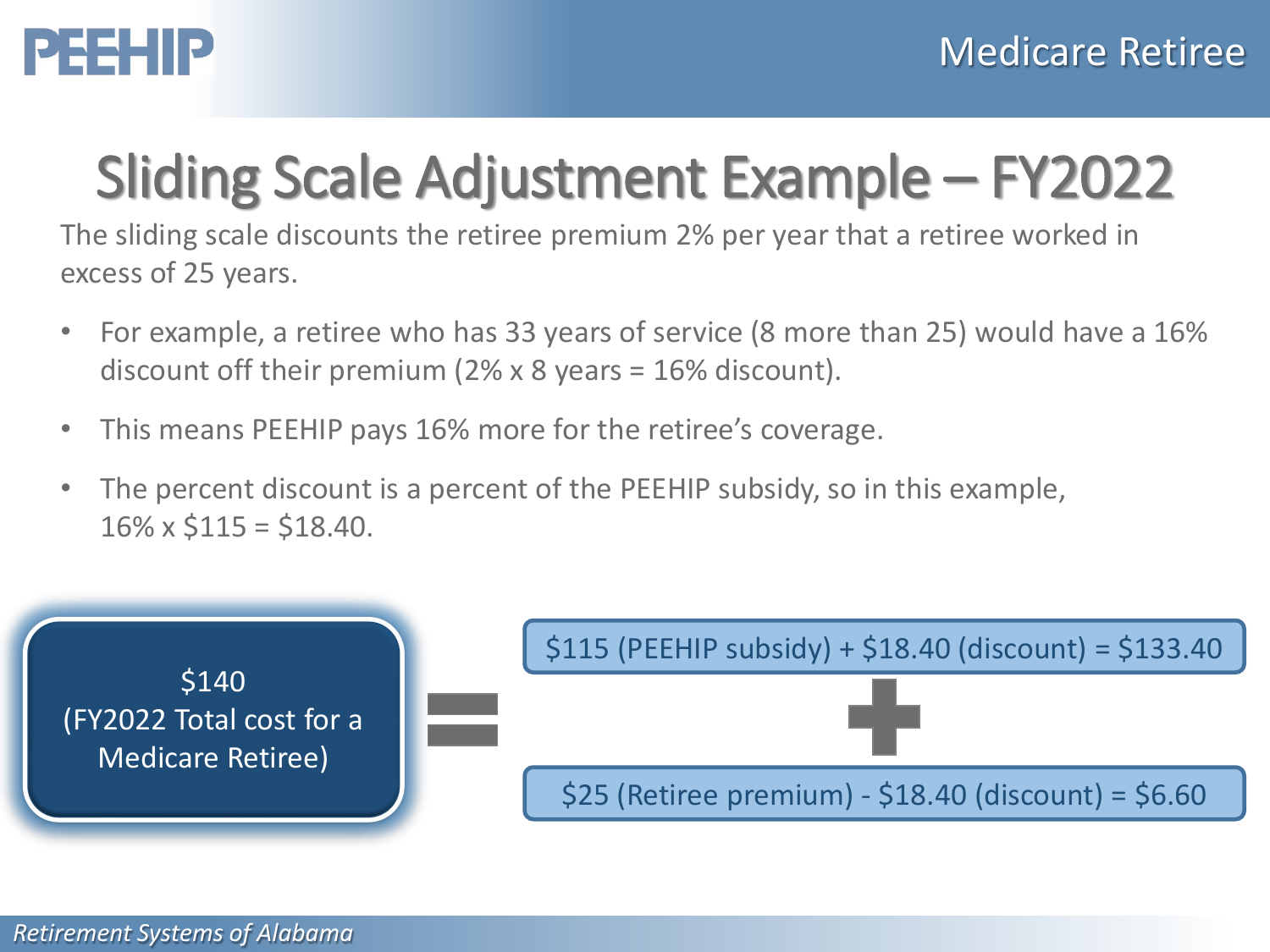



#### State Subsidy Reduction for Medicare-Eligible Retirees for the Plan Year Beginning October 1, 2021

From FY2021 to FY2022, the state's subsidy increased from \$104 to \$115 per month for a Medicare-eligible individual premium due to an increase in the cost of providing the contract with Humana.

- If a Medicare-eligible member worked **less** than 300 months, the effect upon their premium will be an **increase** in premium.
- If a Medicare-eligible member worked **more** than 300 months, the effect upon their premium will be a **decrease** in premium.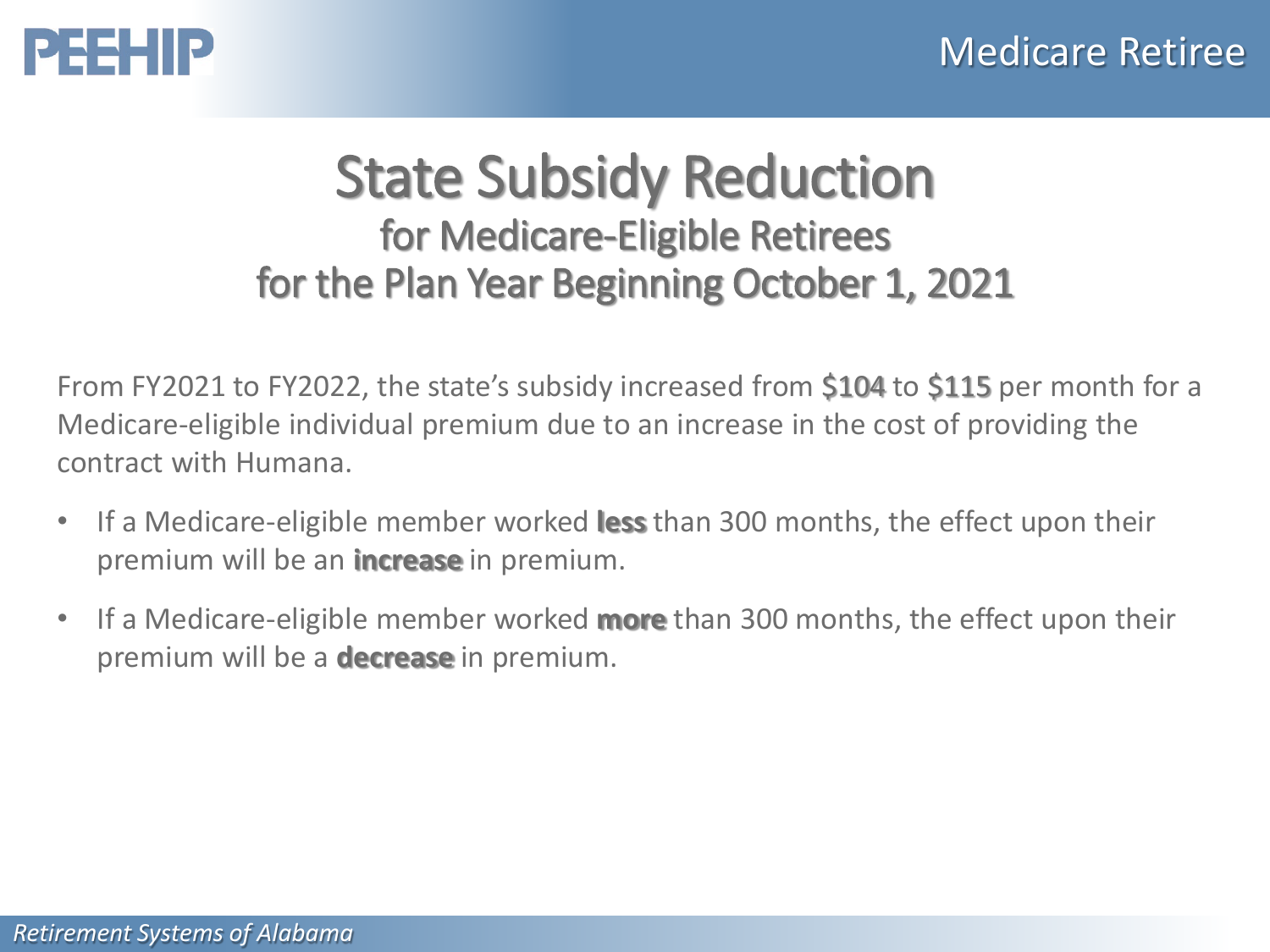### PEEHIP

#### Sliding Scale Fluctuation Example from FY2021 to FY2022

Last year, as explained on the previous slide, the Medicare retiree PEEHIP subsidy was \$104 rather than the current amount of \$115.

- Therefore, because the percent discount is a percent of the PEEHIP subsidy, the discount was \$16.64 (16% x \$104) in FY2021, rather than \$18.40 as it is in FY2022.
- Note how the discount was lower last year than this year, because even though the discount percentage remained the same, the PEEHIP subsidy increased in FY2022.



As illustrated above, this retiree's premium decreased from FY2021 to FY2022, not because their percent discount changed, but because the PEEHIP subsidy increased from one year to the next. However, it is important to note this retiree is still receiving a discount and paying less than the base premium.

*Retirement Systems of Alabama*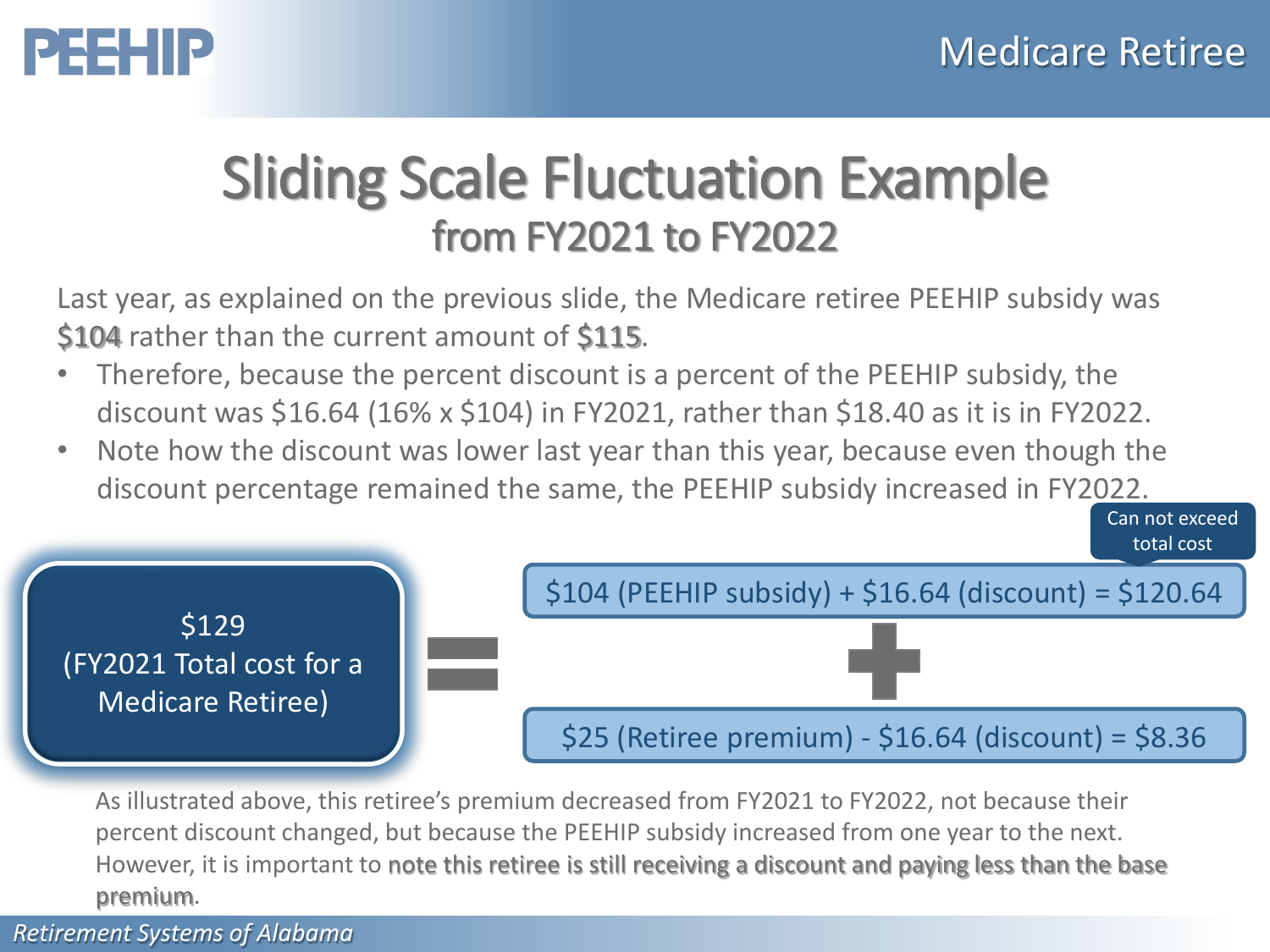## PEEHIP

#### Retiree Classifications and their premium adjustments per the sliding scale law

PEEHIP retiree contracts consists of three broad premium calculation methods which are a result of the statue:

- 1. Retirees retiring prior to 10/1/2005 pay their base premium with no sliding scale adjustment.
- 2. Retirees retiring 10/1/2005 through 12/31/2011, pay the basic premium adjusted (either a discount or penalty) by 2% of the state's subsidy (for individual coverage) for months more than or less than 300 months (or 25 years) of service.
- 3. Retirees retiring 1/1/2012 and after pay the basic premium adjusted by:
	- a) Service Premium Component:
		- i. Penalty: 4% of the state's subsidy for months less than 300 months of service
		- ii. Discount: 2% of the state's subsidy for months more than 300 months of service
	- b) Age Premium Component:
		- i. Penalty: 1% of the state's subsidy for each year of age of the member at retirement less than the Medicare entitlement age. Upon Medicare entitlement, the age component will be removed.
	- c) Subsidy Premium Component:
		- i. A subsidy premium component is applicable. For FY2022, the subsidy component is \$200.29. Upon Medicare entitlement, the subsidy premium component will be removed.

#### *Retirement Systems of Alabama*